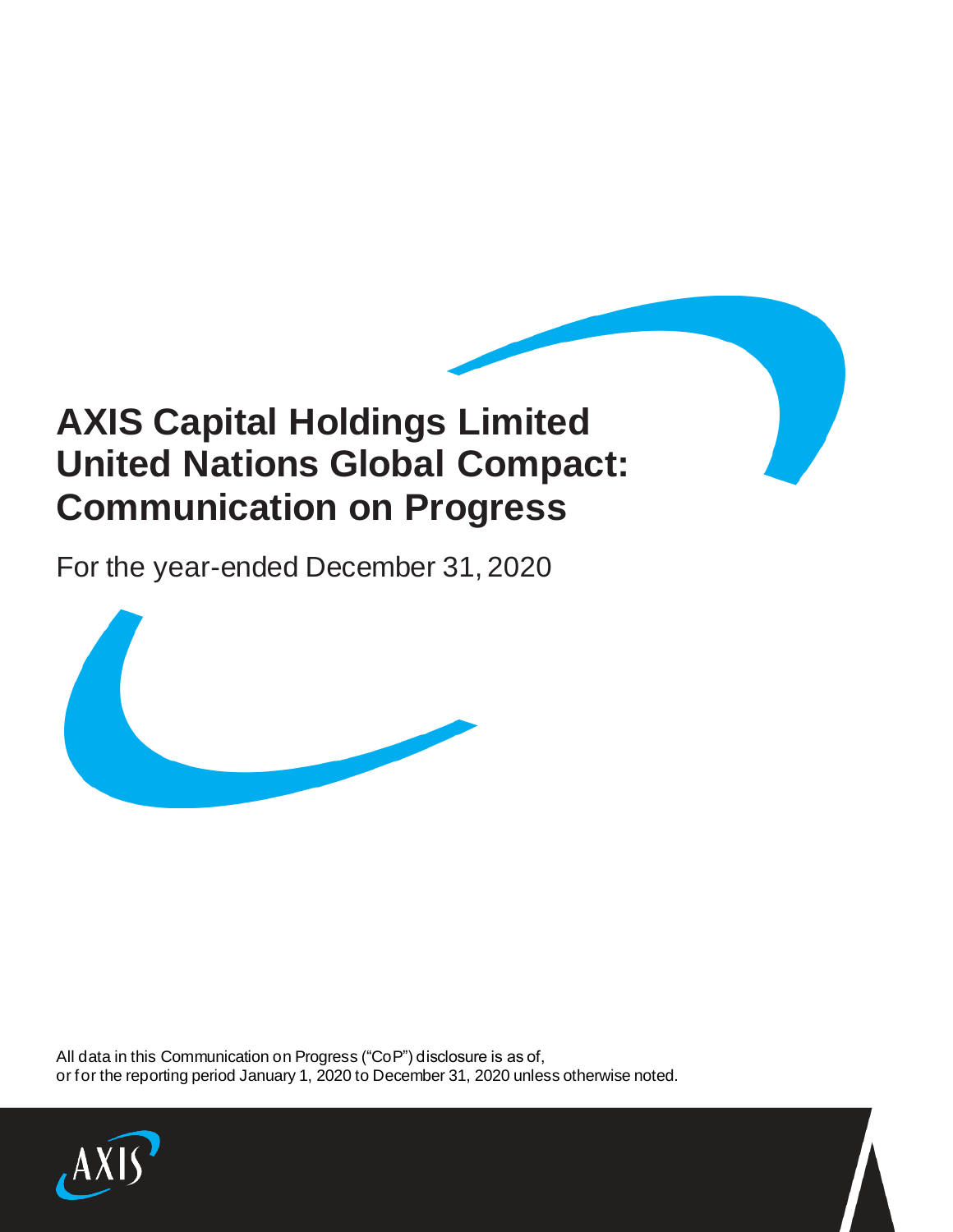#### **ABOUT AXIS CAPITAL**

AXIS Capital Holdings Limited ("AXIS Capital"), a Bermuda public limited liability company, provides a broad range of specialty insurance and reinsurance solutions to its clients on a worldwide basis through its operating subsidiaries and branch networks based in Bermuda, the United States, Europe, Singapore and Canada.

AXIS brings the sophistication of a top specialty insurer and global reinsurer and the agility of a firm with entrepreneurial roots. We write business from a position of leadership and relevance in our chosen markets. Our leadership is grounded in our people and in our corporate culture, which encourages collaboration, diversity and innovation. A purpose-driven organization, we strive to leave a positive imprint on the world through responsible business practices.

AXIS became a signatory to the United Nations Global Compact in 2020 and is proud to provide our first Communication on Progress ("CoP").

In this disclosure, references to "AXIS Capital" refer to AXIS Capital Holdings Limited and references to "AXIS" "we", "us", "our", the "Group" or the "Company" refer to AXIS Capital Holdings Limited and its direct and indirect subsidiaries and branches.

#### CoP Contents

| <b>TOPIC</b>                                         | <b>PAGE</b>   |
|------------------------------------------------------|---------------|
| <b>About AXIS Capital</b>                            | $\mathcal{P}$ |
| Statement of Support by AXIS CAPITAL President & CEO |               |
| <b>Human Rights Update</b>                           | 3             |
| <b>Labor Update</b>                                  | 4             |
| <b>Environment Update</b>                            |               |
| <b>Anti-Corruption Update</b>                        | 6             |

#### **STATEMENT OF SUPPORT BY AXIS CAPITAL PRESIDENT & CEO**

I am pleased to confirm that AXIS Capital reaffirms its support of the Ten Principles of the United Nations Global Compact in the areas of human rights, labor, environment and anti-corruption.

In this annual CoP, we describe our actions to integrate the Ten Principles into our business strategy, culture and daily operations for this reporting period. We also commit to sharing this information with our stakeholders through our website.

Sincerely yours,

Albert A. Benchimol President & CEO AXIS Capital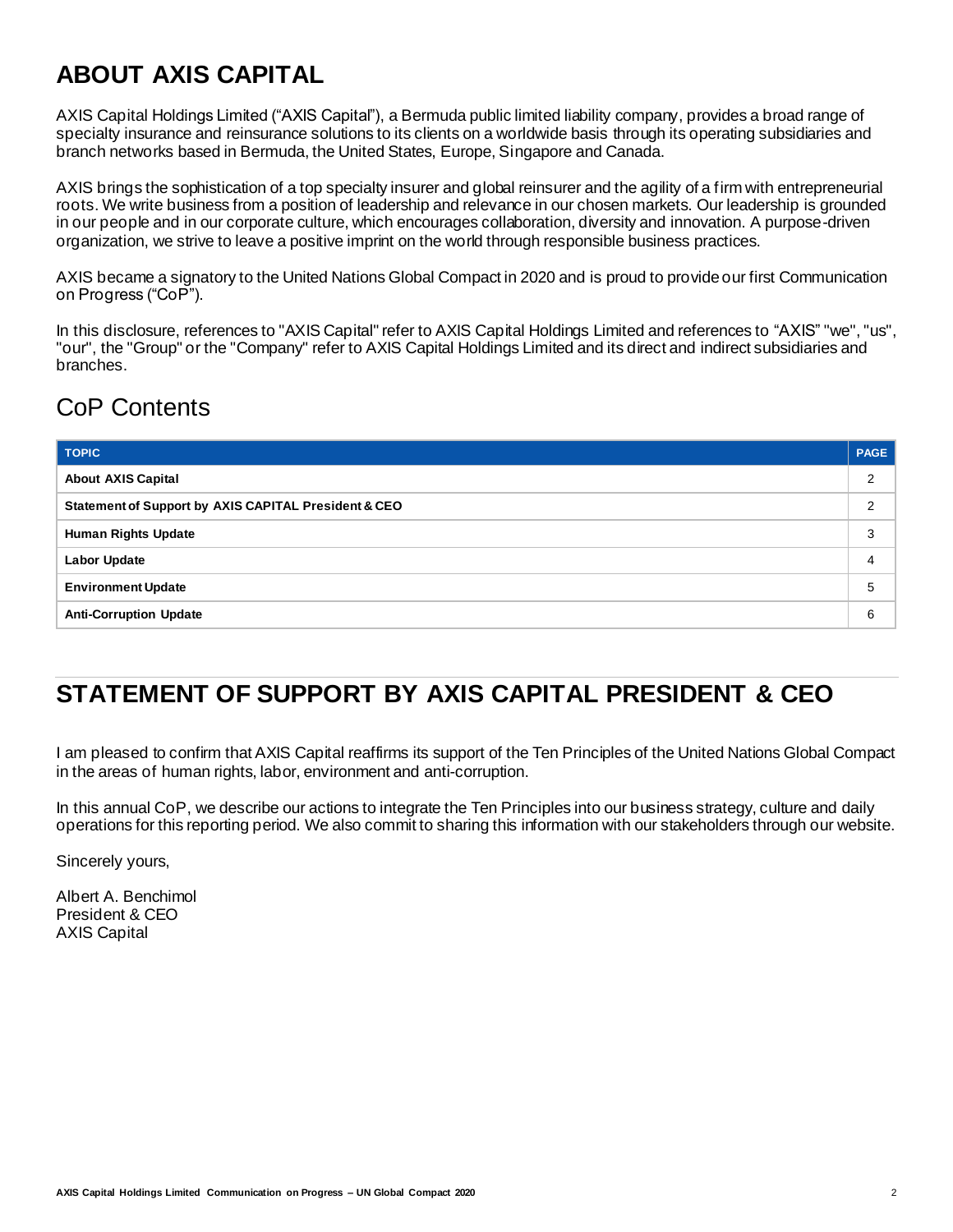## **HUMAN RIGHTS UPDATE**

| <b>PRINCIPLES</b>                                                                                                                 | <b>ACTIONS</b>                                                                                                                                                                                                                                                                                                                                                                                                                                                                                                                                                                                                                                                                                                                                                                                                          |
|-----------------------------------------------------------------------------------------------------------------------------------|-------------------------------------------------------------------------------------------------------------------------------------------------------------------------------------------------------------------------------------------------------------------------------------------------------------------------------------------------------------------------------------------------------------------------------------------------------------------------------------------------------------------------------------------------------------------------------------------------------------------------------------------------------------------------------------------------------------------------------------------------------------------------------------------------------------------------|
| <b>HUMAN RIGHTS</b>                                                                                                               | <b>Assessment, Policy and Goals</b>                                                                                                                                                                                                                                                                                                                                                                                                                                                                                                                                                                                                                                                                                                                                                                                     |
| <b>Principle 1: Businesses should</b><br>support and respect the protection of<br>internationally proclaimed human<br>rights; and | AXIS is committed to respecting the rights of all individuals.<br>$\bullet$<br>Our Human Rights Policy establishes standards for global business conduct related to human rights<br>$\bullet$<br>and labor for AXIS and its employees and suppliers. This policy is further discussed under "Labor"                                                                                                                                                                                                                                                                                                                                                                                                                                                                                                                     |
| Principle 2: make sure that they are not<br>complicit in human rights abuses                                                      | below.<br>Our Group Statement on Modern Slavery and Human Trafficking confirms that we prohibit any form<br>$\bullet$<br>of slavery, forced labor or human trafficking in our business and supply chains.<br>Our Code of Business Conduct confirms our commitment to operating our business with the highest<br>level of ethical conduct and in compliance with applicable laws and regulations. The Code of<br>Business Conduct is further discussed under "Labor" below.                                                                                                                                                                                                                                                                                                                                              |
|                                                                                                                                   | Implementation<br>Training and Annual Certification. We provide periodic training and require an annual employee<br>$\bullet$                                                                                                                                                                                                                                                                                                                                                                                                                                                                                                                                                                                                                                                                                           |
|                                                                                                                                   | certification by all employees globally of our Code of Business Conduct.<br>Reporting. The Company has established procedures for the reporting of actual or potential<br>violations relating to laws, regulations and Company policies. Reports may be made openly or on<br>an anonymous basis via toll-free telephone hotlines or the internet on the Company's web-based<br>reporting portal.<br>Health, Safety and Wellness. We are committed to the health, safety and wellness of our<br>$\bullet$<br>workforce. In response to the ongoing COVID-19 pandemic, our employees have worked remotely<br>since March 2020, and we suspended all nonessential business travel. We provided employees<br>with an office and technology stipend to assist with the transition to work-from-home and have                 |
|                                                                                                                                   | developed educational tools and materials focused on the wellbeing of our employees, including<br>remote working best practices, leadership of virtual teams and managing stress while working from<br>home. We also offered flexible work schedules, added half-day well-being days and allowed<br>flexibility with paid time-off and sick leave policies for employees directly impacted by COVID-19.<br>We are carefully reviewing and monitoring health information and shelter-in-place orders in the<br>regions in which we operate, and we have re-opened certain of our offices only on an optional and<br>limited basis and in accordance with the rules and regulations of the applicable jurisdiction.<br>Philanthropy. Our philanthropy strategy continues to provide support to organizations that advance |
|                                                                                                                                   | human rights. Initiatives from 2020 include:<br>In fiscal year 2020, AXIS donated \$1 million to support COVID-19 relief efforts, including<br>\$100,000 to support underserved communities that have been particularly impacted by the<br>pandemic.                                                                                                                                                                                                                                                                                                                                                                                                                                                                                                                                                                    |
|                                                                                                                                   | Each year we host a Global Giving Rally, a period of time when colleagues can use paid time<br>off to volunteer at local organizations. We also offer one additional paid day off to volunteer at<br>any point during the year. In 2020, we shifted the initiative to a virtual setting.                                                                                                                                                                                                                                                                                                                                                                                                                                                                                                                                |
|                                                                                                                                   | As part of our investment in communities, AXIS sponsors a Matching Gifts Program. In fiscal<br>year 2020, AXIS' combined philanthropic activity supported over 570 non-profit organizations.                                                                                                                                                                                                                                                                                                                                                                                                                                                                                                                                                                                                                            |
|                                                                                                                                   | <b>Measurement of Outcomes</b>                                                                                                                                                                                                                                                                                                                                                                                                                                                                                                                                                                                                                                                                                                                                                                                          |
|                                                                                                                                   | There were no reported incidences of slavery or trafficking from our employees during the year.<br>$\bullet$<br>Our employees were provided training and completed the annual certification of our Code of<br>٠<br>Business Conduct during the year.                                                                                                                                                                                                                                                                                                                                                                                                                                                                                                                                                                    |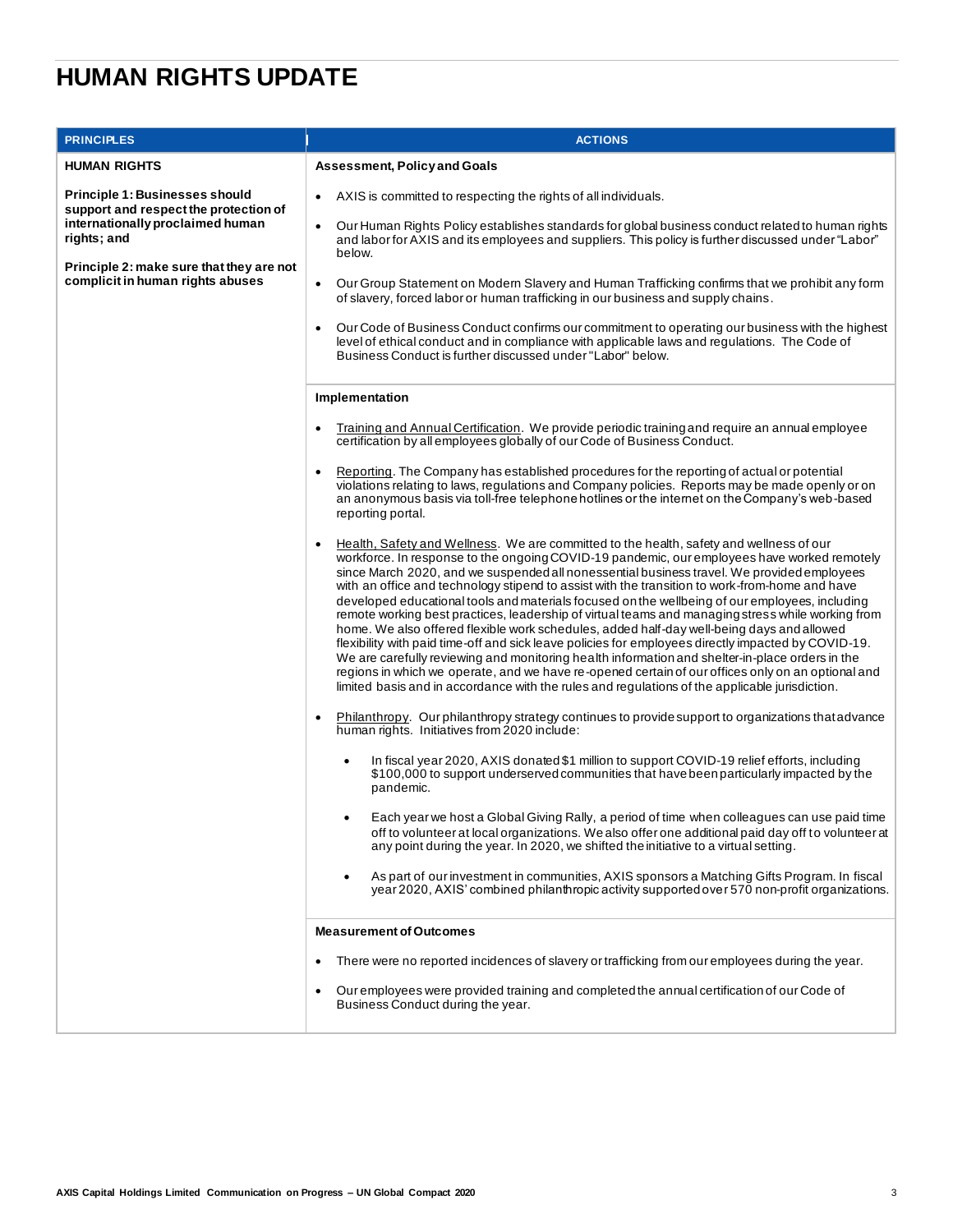### **LABOR UPDATE**

| <b>PRINCIPLES</b>                                                                                                                                                                                                                                                                                                                                                                             | <b>ACTIONS</b>                                                                                                                                                                                                                                                                                                                                                                                                                                                                                                                                                                                                                                                                                                                                                                                                                                                                                                                                                                                                                                                                                                      |
|-----------------------------------------------------------------------------------------------------------------------------------------------------------------------------------------------------------------------------------------------------------------------------------------------------------------------------------------------------------------------------------------------|---------------------------------------------------------------------------------------------------------------------------------------------------------------------------------------------------------------------------------------------------------------------------------------------------------------------------------------------------------------------------------------------------------------------------------------------------------------------------------------------------------------------------------------------------------------------------------------------------------------------------------------------------------------------------------------------------------------------------------------------------------------------------------------------------------------------------------------------------------------------------------------------------------------------------------------------------------------------------------------------------------------------------------------------------------------------------------------------------------------------|
| <b>LABOR</b>                                                                                                                                                                                                                                                                                                                                                                                  | <b>Assessment, Policy and Goals</b>                                                                                                                                                                                                                                                                                                                                                                                                                                                                                                                                                                                                                                                                                                                                                                                                                                                                                                                                                                                                                                                                                 |
| Principle 3: Businesses should uphold<br>the freedom of association and the<br>effective recognition of the right to<br>collective bargaining;<br>Principle 4: the elimination of all forms<br>of forced and compulsory labor;<br>Principle 5: the effective abolition of<br>child labor and<br>Principle 6: the elimination of<br>discrimination in respect of<br>employment and occupation. | Our Human Rights Policy establishes standards for global business conduct related to human rights<br>$\bullet$<br>and labor for AXIS and its employees and suppliers. This policy sets forth our expectations with<br>respect to:<br>Fair treatment<br>$\bullet$<br>Equal opportunity and diversity<br>Safe and healthy workplace<br>Prohibition on forced labor and human trafficking<br>٠<br>Prohibition on child labor<br>$\bullet$<br>Our Group Statement on Modern Slavery and Human Trafficking confirms that we prohibit any form<br>$\bullet$<br>of slavery, forced labor or human trafficking in our business and supply chains.<br>Our Code of Business Conduct confirms our commitment to operating our business with the highest<br>level of ethical conduct and in compliance with applicable laws and regulations. The Code of<br>Business Conduct prohibits discrimination on the basis of gender identity, race, age, religion, sexual<br>orientation, marital status, national origin, disability, ethnicity, political opinion or any basis<br>prohibited by the laws that govern its operations. |
|                                                                                                                                                                                                                                                                                                                                                                                               | Implementation                                                                                                                                                                                                                                                                                                                                                                                                                                                                                                                                                                                                                                                                                                                                                                                                                                                                                                                                                                                                                                                                                                      |
|                                                                                                                                                                                                                                                                                                                                                                                               | Training and Annual Certification. We provide periodic training and require an annual employee<br>$\bullet$<br>certification by all employees globally of our Code of Business Conduct.                                                                                                                                                                                                                                                                                                                                                                                                                                                                                                                                                                                                                                                                                                                                                                                                                                                                                                                             |
|                                                                                                                                                                                                                                                                                                                                                                                               | Reporting. The Company has established procedures for the reporting of actual or potential<br>$\bullet$<br>violations relating to laws, regulations and Company policies. Reports may be made openly or on<br>an anonymous basis via toll-free telephone hotlines or the internet on the Company's web-based<br>reporting portal.                                                                                                                                                                                                                                                                                                                                                                                                                                                                                                                                                                                                                                                                                                                                                                                   |
|                                                                                                                                                                                                                                                                                                                                                                                               | Diversity, Equity and Inclusion. We see diversity, equity and inclusion as a strategic imperative that<br>is core to our business and our culture. We believe that encouraging a wide range of experiences,<br>backgrounds and perspectives and ensuring equal treatment for all makes AXIS a more rewarding<br>place to work, enables us to attract talented teammates, enriches our perspectives and makes us<br>stronger as a global organization. Below are strategies and initiatives undertaken in fiscal year 2020<br>to further the advancement of our diverse, equitable and inclusive culture:                                                                                                                                                                                                                                                                                                                                                                                                                                                                                                            |
|                                                                                                                                                                                                                                                                                                                                                                                               | Diversity & Inclusion Council: We established a Diversity & Inclusion Council comprised of<br>global employees representing a full spectrum of experiences and viewpoints. The Council<br>was established to ensure that employees with diverse perspectives and backgrounds can<br>share their thoughts, ideas and recommendations. The Council is supported by an ancillary<br>group of D&I Advocates who actively engage and promote the work of the Council.                                                                                                                                                                                                                                                                                                                                                                                                                                                                                                                                                                                                                                                    |
|                                                                                                                                                                                                                                                                                                                                                                                               | Educational Initiatives: AXIS is committed to diversity, equity and inclusion educational<br>initiatives and offers them through varying mediums. Initiatives included:                                                                                                                                                                                                                                                                                                                                                                                                                                                                                                                                                                                                                                                                                                                                                                                                                                                                                                                                             |
|                                                                                                                                                                                                                                                                                                                                                                                               | Mandatory unconscious bias training for all employees;<br>Monthly "knowledge tests" on various diversity, equity and inclusion topics for all<br>employees;<br>Informational toolkits serving as quick reference guides;<br>The establishment of an anti-racism resource center and<br>A global forum on racial justice and equality with an external moderator and panel of AXIS<br>colleagues.                                                                                                                                                                                                                                                                                                                                                                                                                                                                                                                                                                                                                                                                                                                    |
|                                                                                                                                                                                                                                                                                                                                                                                               | Recruitment: We continued to broaden our recruiting strategies to identify, source and<br>develop a diverse pipeline of candidates. Initiatives included:                                                                                                                                                                                                                                                                                                                                                                                                                                                                                                                                                                                                                                                                                                                                                                                                                                                                                                                                                           |
|                                                                                                                                                                                                                                                                                                                                                                                               | Establishing and enhancing existing relationships with diverse universities and external<br>professional organizations;<br>Participating in diverse apprenticeship/internship programs in Bermuda, U.K. and U.S.;<br>Further building out our internship program with strong diverse representation;<br>Providing recruitment training and manager coaching with a focus on enhancing<br>managers' effectiveness at recruiting diverse candidates; and<br>Ensuring management succession plans have diverse representation.                                                                                                                                                                                                                                                                                                                                                                                                                                                                                                                                                                                         |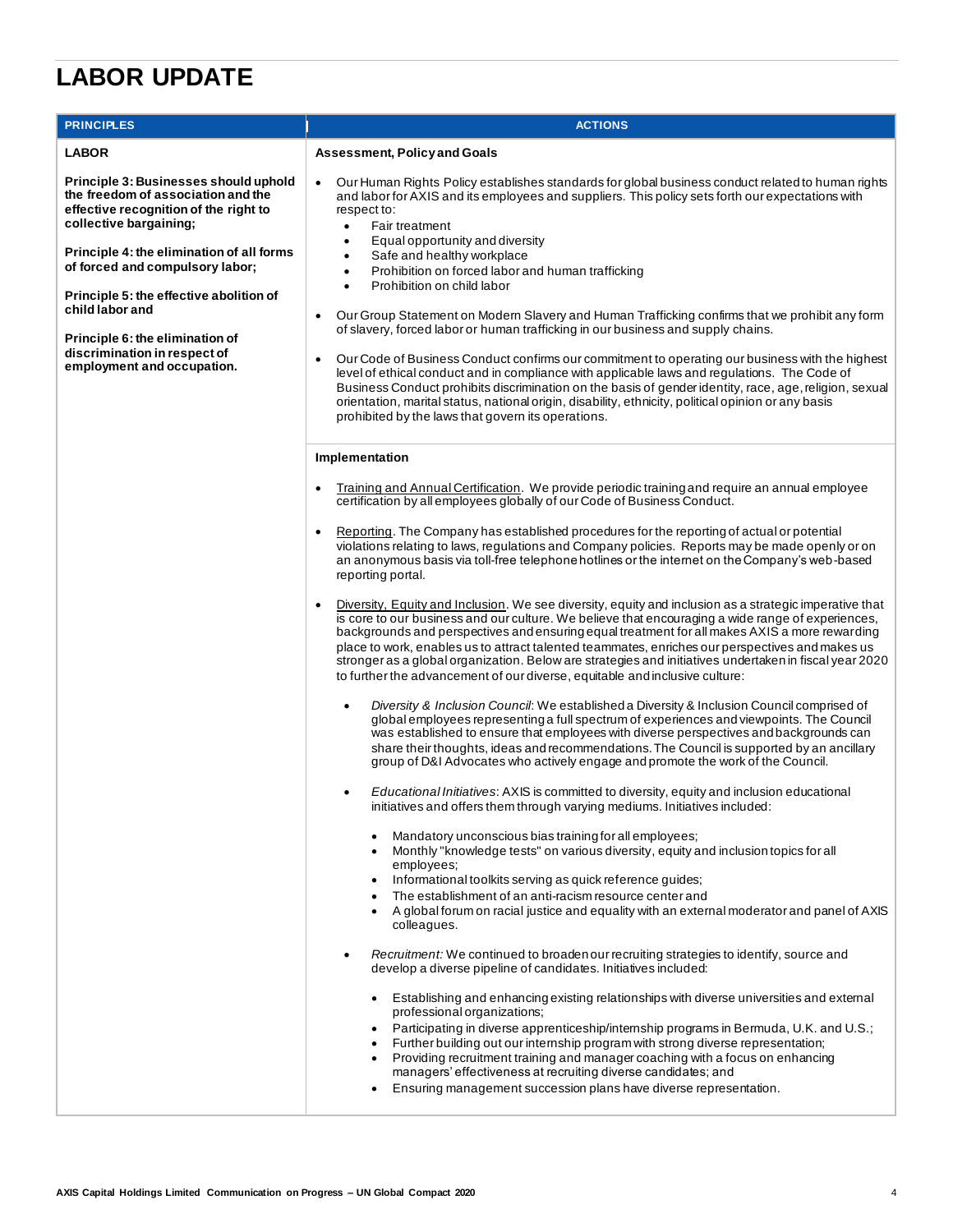| <b>PRINCIPLES</b> | <b>ACTIONS</b>                                                                                                                                                                                                                                                                                                                                                                                                                                                                                                                                                                                                                                                            |
|-------------------|---------------------------------------------------------------------------------------------------------------------------------------------------------------------------------------------------------------------------------------------------------------------------------------------------------------------------------------------------------------------------------------------------------------------------------------------------------------------------------------------------------------------------------------------------------------------------------------------------------------------------------------------------------------------------|
|                   | Advocacy: AXIS participates in Dive In, an annual insurance industry event hosted by Lloyd's<br>of London to promote diversity, equity and inclusion within the global (re)insurance<br>community. AXIS supported the event on a local level in 2020 and became a global sponsor<br>of the festival in 2021.                                                                                                                                                                                                                                                                                                                                                              |
|                   | Disclosure: We believe transparency will play a critical role in driving action by shining light on<br>the areas where we can increase underrepresented populations in our workforce. In 2020,<br>AXIS participated in the Bloomberg Gender Equality Index (the "GEI"), an index of public<br>companies committed to disclosing their efforts to achieve gender equality, to build greater<br>parity between genders within our organization. This participation, in turn, earned AXIS<br>inclusion in the 2021 GEI. In addition, the Company's annual report and proxy statement<br>disclosed employee demographics relating to global gender and U.S. race information. |
|                   | <b>Measurement of Outcomes</b>                                                                                                                                                                                                                                                                                                                                                                                                                                                                                                                                                                                                                                            |
|                   | There were no reported incidences of slavery, trafficking or child labor from our employees during<br>$\bullet$<br>the year.                                                                                                                                                                                                                                                                                                                                                                                                                                                                                                                                              |
|                   | Our employees were provided training and completed the annual certification of our Code of<br>$\bullet$<br>Business Conduct during the year.                                                                                                                                                                                                                                                                                                                                                                                                                                                                                                                              |
|                   | We established quarterly measurement of diverse hiring, turnover, promotions, succession planning<br>$\bullet$<br>and candidate slates. In support of this work, we are currently measuring gender pay gap semi-<br>annually and conducting annual pay audits. We also continued to partner with a human capital<br>analytics firm that advises companies with respect to diversity, equity and inclusion metrics to help<br>us set, track and consistently improve our diversity, equity and inclusion.                                                                                                                                                                  |

### **ENVIRONMENT UPDATE**

| <b>PRINCIPLES</b>                                                                                         | <b>ACTIONS</b>                                                                                                                                                                                                                                                                                                                                                                                                                                                                                                                                                                                                                                                                                                                                                                                                                                                                                                                                                                                                                                                                                                                                                                                                                                                                                                                                                                                                                                                                                                                      |
|-----------------------------------------------------------------------------------------------------------|-------------------------------------------------------------------------------------------------------------------------------------------------------------------------------------------------------------------------------------------------------------------------------------------------------------------------------------------------------------------------------------------------------------------------------------------------------------------------------------------------------------------------------------------------------------------------------------------------------------------------------------------------------------------------------------------------------------------------------------------------------------------------------------------------------------------------------------------------------------------------------------------------------------------------------------------------------------------------------------------------------------------------------------------------------------------------------------------------------------------------------------------------------------------------------------------------------------------------------------------------------------------------------------------------------------------------------------------------------------------------------------------------------------------------------------------------------------------------------------------------------------------------------------|
| <b>ENVIRONMENT</b>                                                                                        | <b>Assessment, Policy and Goals</b>                                                                                                                                                                                                                                                                                                                                                                                                                                                                                                                                                                                                                                                                                                                                                                                                                                                                                                                                                                                                                                                                                                                                                                                                                                                                                                                                                                                                                                                                                                 |
| <b>Principle 7: Businesses should</b><br>support a precautionary approach to<br>environmental challenges; | AXIS is committed to adopting a long-term sustainable approach to caring for and safeguarding the<br>٠<br>environment and managing climate-related and other environmental risks.                                                                                                                                                                                                                                                                                                                                                                                                                                                                                                                                                                                                                                                                                                                                                                                                                                                                                                                                                                                                                                                                                                                                                                                                                                                                                                                                                   |
| Principle 8: undertake initiatives to<br>promote greater environmental<br>responsibility; and             | Our Statement and Policy on Climate Risk and the Environment: (i) sets forth a summary of AXIS'<br>$\bullet$<br>management of climate risk and selected other environmental exposures and (ii) reinforces AXIS'<br>goal of continuing to reduce our carbon footprint and other environmental impacts of our business<br>operations.                                                                                                                                                                                                                                                                                                                                                                                                                                                                                                                                                                                                                                                                                                                                                                                                                                                                                                                                                                                                                                                                                                                                                                                                 |
| Principle 9: encourage the<br>development and diffusion of<br>environmentally friendly technologies.      | Implementation<br>We recognize that climate-related risks are among the biggest threats to our planettoday. To help<br>manage these risks, we assess and mitigate the environmental impact of our business and exposures<br>as well as our operations.<br>Our Business and Exposures. We believe that (re) insurers have an important role to play in<br>mitigating climate risk, transitioning to a low-carbon economy and protecting our planet.<br>Policy on Thermal Coal and Oil Sands. AXIS implemented a thermal coal and oil sands<br>policy, effective January 1, 2020, which limits our provision of (re)insurance to, or investment<br>in, new thermal coal plants or oil sands infrastructure or the companies that build, own or<br>operate such enterprises. Effective January 1, 2021, AXIS strengthened the policy to prohibit<br>any insurance coverage or investment in support of the exploration, production or<br>transportation of oil and gas in the Arctic National Wildlife Refuge. The policy aims to<br>encourage environmentally responsible business practices among our current and<br>prospective insureds by, among other things, encouraging them to commit to mid-to long-<br>term transition plans away from thermal coal or oil sands business.<br>Renewable Energy. As part of our commitment to transitioning to a low-carbon economy, we<br>were proud to continue to be a top global player in the renewable energy insurance space $-a$<br>line of business in which we continue to invest. |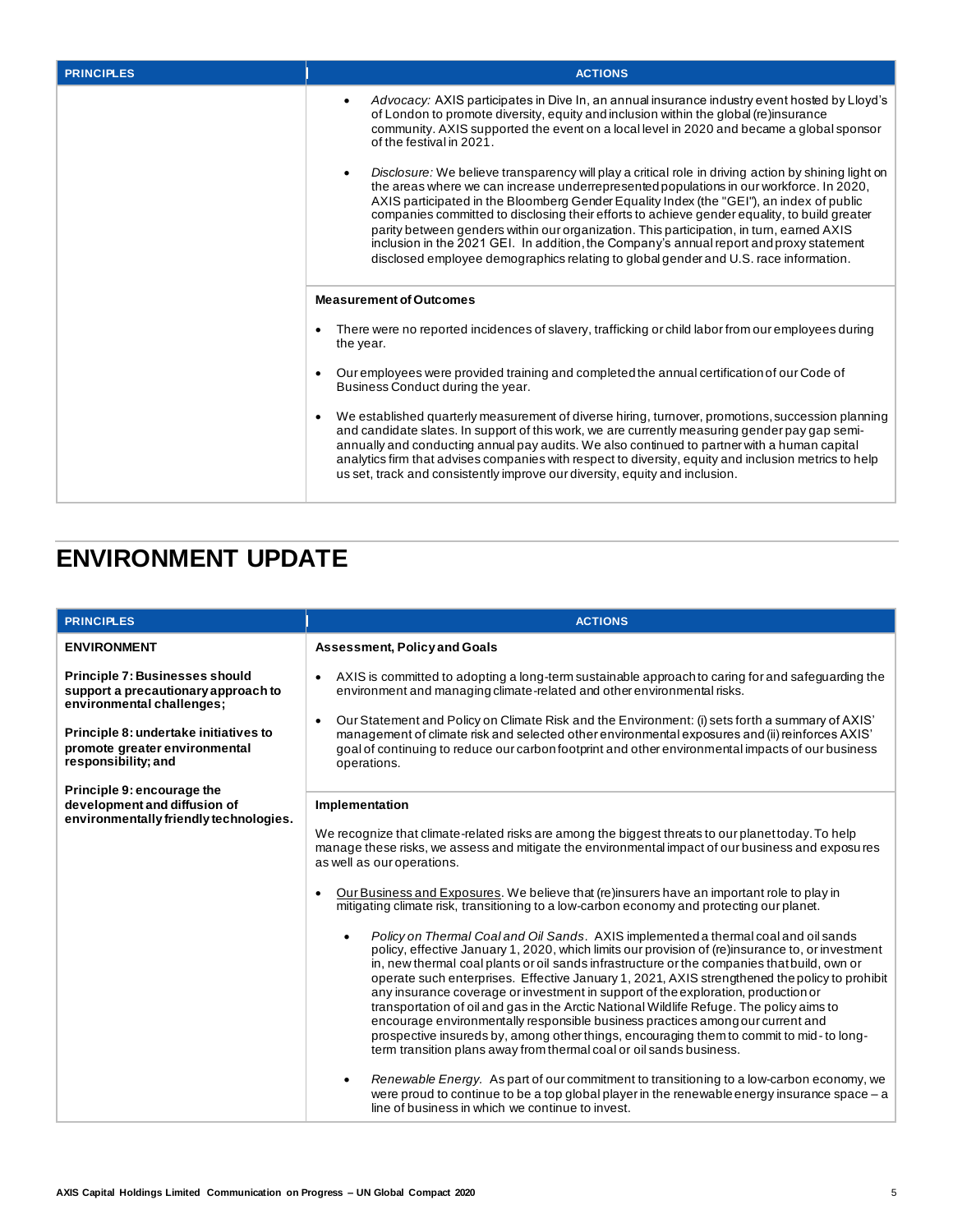| <b>PRINCIPLES</b> | <b>ACTIONS</b>                                                                                                                                                                                                                                                                                                                                                                                                                                                                                                                                                                                                                                                                                                                                                                                                                                                                                                                                                                                                                                                                                                                                                                                                                                                                                                                                                                                                                                                                                                                                                                                 |
|-------------------|------------------------------------------------------------------------------------------------------------------------------------------------------------------------------------------------------------------------------------------------------------------------------------------------------------------------------------------------------------------------------------------------------------------------------------------------------------------------------------------------------------------------------------------------------------------------------------------------------------------------------------------------------------------------------------------------------------------------------------------------------------------------------------------------------------------------------------------------------------------------------------------------------------------------------------------------------------------------------------------------------------------------------------------------------------------------------------------------------------------------------------------------------------------------------------------------------------------------------------------------------------------------------------------------------------------------------------------------------------------------------------------------------------------------------------------------------------------------------------------------------------------------------------------------------------------------------------------------|
|                   | Climate Risk Assessment. We continued to advance and monitor the latest science on<br>climate change through our NatCat Centre of Excellence, the AXIS Research Center at the<br>University of Illinois, our global climate-change working group and local modeling teams. We<br>also model and review peril regions most likely to be affected by climate risk.<br>Climate Risk Incorporated into Enterprise Risk Management ("ERM") Framework. As part of<br>our overall ERM framework, we have put in place a distinct climate change risk management<br>framework to create a holistic approach for managing climate-related risks.<br>Climate Change Working Group and Climate Risk Assessment. A climate change working<br>group has been established to focus specifically on climate-related risks. This group<br>oversees and coordinates implementation of our climate change risk management<br>framework. In 2020, the climate change working group completed an assessment report of<br>climate risks across our product lines, and we are currently working to enhance our climate<br>assessment capability, extending to transition and liability<br>Our Operations. During the year, we completed a comprehensive assessment of our 2019<br>$\bullet$<br>greenhouse gas emissions and plan to use the results of our assessment to inform our strategy to<br>mitigate our environmental footprint. We were proud in 2020 to achieve Excellent BREEAM status<br>for our London office and to open our Alpharetta, Georgia office which has applied for Platinum<br>LEED status. |
|                   | <b>Measurement of Outcomes</b>                                                                                                                                                                                                                                                                                                                                                                                                                                                                                                                                                                                                                                                                                                                                                                                                                                                                                                                                                                                                                                                                                                                                                                                                                                                                                                                                                                                                                                                                                                                                                                 |
|                   | We completed a comprehensive assessment of our greenhouse gas emissions and planto use the<br>$\bullet$<br>results of our assessment to inform our strategy to mitigate our environmental footprint.<br>We completed an assessment report of climate risks across our product lines, and we are currently<br>$\bullet$<br>working to enhance our climate assessment capability, extending to transition and liability.                                                                                                                                                                                                                                                                                                                                                                                                                                                                                                                                                                                                                                                                                                                                                                                                                                                                                                                                                                                                                                                                                                                                                                         |
|                   | We have created internal committees and working groups, which ultimately report up to members of<br>$\bullet$<br>our Executive Committee, that are actively involved in identifying and assessing climate-related<br>risks relating to insurance and reinsurance portfolios.                                                                                                                                                                                                                                                                                                                                                                                                                                                                                                                                                                                                                                                                                                                                                                                                                                                                                                                                                                                                                                                                                                                                                                                                                                                                                                                   |

#### **ANTI-CORRUPTION UPDATE**

| <b>PRINCIPLES</b>                                                                                                | <b>ACTIONS</b>                                                                                                                                                                                                                                                                                                                                                                                      |
|------------------------------------------------------------------------------------------------------------------|-----------------------------------------------------------------------------------------------------------------------------------------------------------------------------------------------------------------------------------------------------------------------------------------------------------------------------------------------------------------------------------------------------|
| <b>ANTI-CORRUPTION</b>                                                                                           | <b>Assessment, Policy and Goals</b>                                                                                                                                                                                                                                                                                                                                                                 |
| Principle 10: Businesses should work<br>against corruption in all its forms,<br>including extortion and bribery. | Our Code of Business Conduct confirms our commitment to operating our business with the highest<br>$\bullet$<br>level of ethical conduct and in compliance with applicable laws and regulations. Our Code of<br>Business Conduct addresses, among other things, gifts and favors, and it prohibits bribery and<br>corruption. The Code of Business Conductis further discussed under "Labor" above. |
|                                                                                                                  | Implementation                                                                                                                                                                                                                                                                                                                                                                                      |
|                                                                                                                  | Training and Annual Certification. We provide periodic training and require an annual employee<br>certification by all employees globally of our Code of Business Conduct.                                                                                                                                                                                                                          |
|                                                                                                                  | Compliance Program. We have a global compliance program, overseen by our General Counsel.<br>٠<br>The compliance team provides supplemental awareness and anti-bribery training to targeted<br>employees.                                                                                                                                                                                           |
|                                                                                                                  | Reporting. The Company has established procedures for the reporting of actual or potential<br>violations relating to laws, regulations and Company policies. Reports may be made openly or on<br>an anonymous basis via toll-free telephone hotlines or the internet on the Company's web-based<br>reporting portal.                                                                                |
|                                                                                                                  | <b>Measurement of Outcomes</b>                                                                                                                                                                                                                                                                                                                                                                      |
|                                                                                                                  | Our employees were provided training and completed the annual certification of our Code of<br>$\bullet$<br>Business Conduct during the year.                                                                                                                                                                                                                                                        |